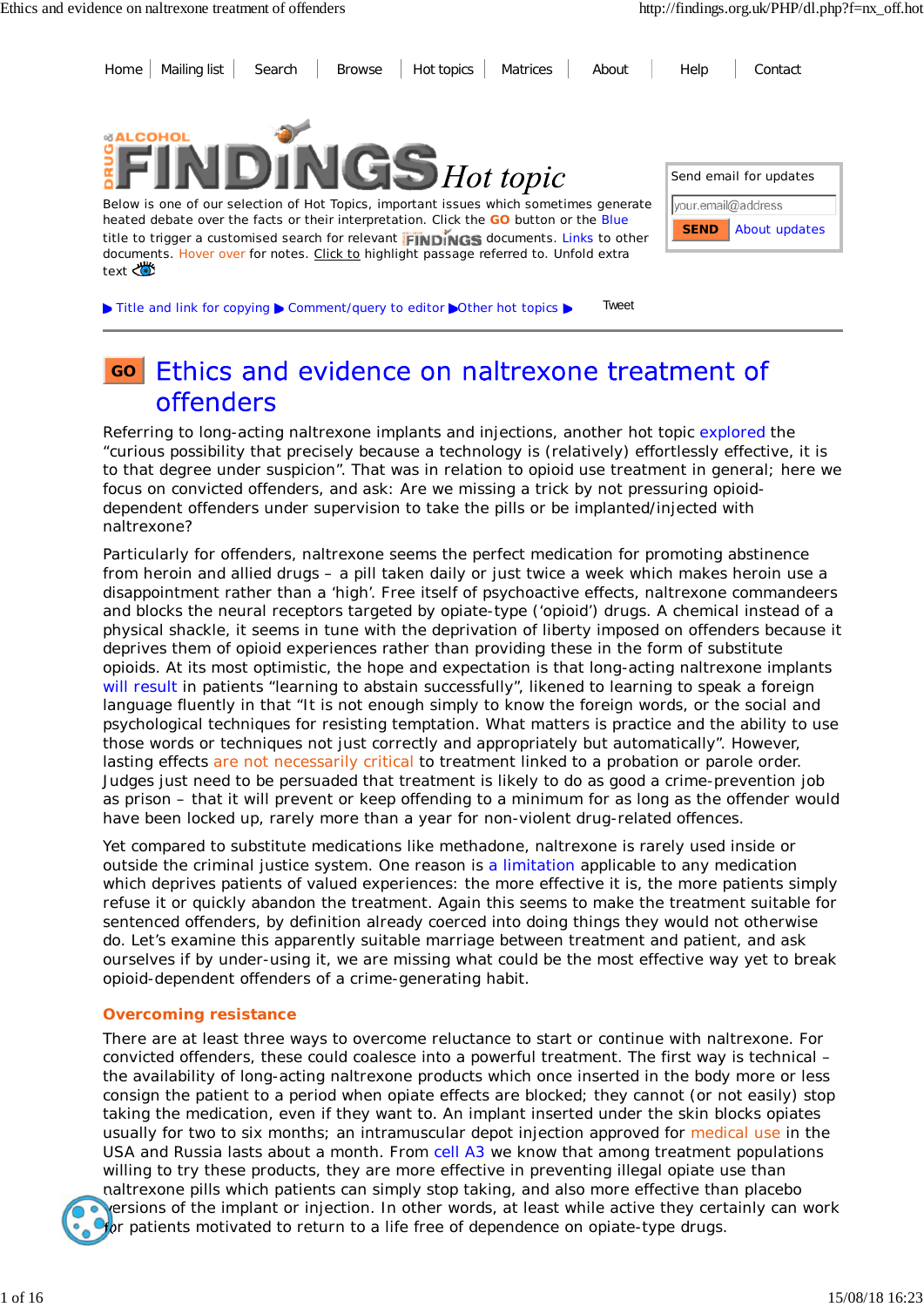A major (but not absolute) impediment to using these products in the UK is that they have not been licensed for medical use. They can still be and have been prescribed (1 2 3 4), but patient and doctor have to accept the added responsibility of using a product which has not yet been certified as meeting the safety and efficacy requirements involved in licensing.

The second way to overcome non-compliance is psychological – to engender the motivation to take naltrexone by making it worth the patient's while in order to gain valued rewards or avoid aversive punishments. Third are social influences – the availability and commitment of someone with influence over the patient who is in a position to encourage them take the pills and monitor whether they do.

All three ways to prevent naltrexone being neutralised by non-compliance can in theory be marshalled for opioid-dependent offenders under criminal justice supervision. Long-acting implants or injections should be as available to them as to other patients, the prospect of early release from prison or avoidance of a more unpalatable sentence might be a powerful motivation-generator, while criminal justice officers – or treatment personnel reporting to them – can insist on frequent contact to bolster motivation and supervise administration of the pills or renewal of implants/injections.

### **But is it ethical?**

However, because something can be done does not mean that it should be. With naltrexone ethical misgivings about pressuring people into treatment – ultimately aimed at benefiting not them but society at large – are sharpened by its potential danger. Any procedure which erodes opioid-dependent patients' capacity to tolerate high doses by successfully interrupting use of the drugs leaves those patients at heightened risk of fatal overdose if it does not also succeed in preventing relapse. Naltrexone may further aggravate the risk. Experts convened by the World Health Organization have warned that patients who stop naltrexone in order to resume heroin use can find that same ineffective dose they took hours before is later fatal as naltrexone levels fall and the blockade weakens. Some of the highest drug user death rates ever seen were recorded in Australia among patients who completed detoxification and tried to avoid relapse by taking oral naltrexone, findings explored in Effectiveness Bank analyses (1 2).

Post-detoxification overdose risk is one reason why UK national guidelines caution careful selection of patients fully committed to abstinence and with supportive and stable social environments available after discharge, among which may be seamless entry to residential rehabilitation. The preparation phase and the detoxification interlude itself should, said the guidelines, be used to bolster psychological resilience and social supports.

The problem is that heroin-dependent patients in general lack these kinds of supports, and convicted offenders may lack them even more, raising concerns about leveraging their restricted freedom to persuade them to accept naltrexone-based treatment. Part-funded by US government agencies, so prominent had this question become that in 2006 an issue of the *Journal of Substance Abuse Treatment* devoted a special section to "Mandating Naltrexone Among Court-Referred Patients: Is It Ethical?"

patient's hands. *preventing them* terminating the treatment

Summarised here, the supplementary text (click to Naltrexone inserts tie the unfold  $\bullet$  explores these and other commentaries on the ethics of naltrexone treatment of offenders. You will see that there is generally agreement that given safeguards, it is ethically defensible to offer the choice of naltrexone-based treatment if this qualifies an offender for a more lenient sentence than would otherwise be imposed, such as early parole from prison

or probation instead of imprisonment. This option has even been lauded as extending the offender's choices rather than restricting their autonomy. Still there are concerns that when treatment takes the form of a long-acting insert in the body which can be active for several months, it ties the patient's hands, preventing them terminating the treatment even if they find they want to, and that treatment has been subverted to criminal justice objectives rather than the good of the patient. Safeguards considered mandatory include what in societies with treatment systems like those of the UK would be a make-or-break condition – that naltrexone be just one of a menu of options which would include



methadone or other substitutes for illegally obtained opiates. Since the great majority of  $\Theta$ pioid users would either choose no medication at all or methadone-type treatment rather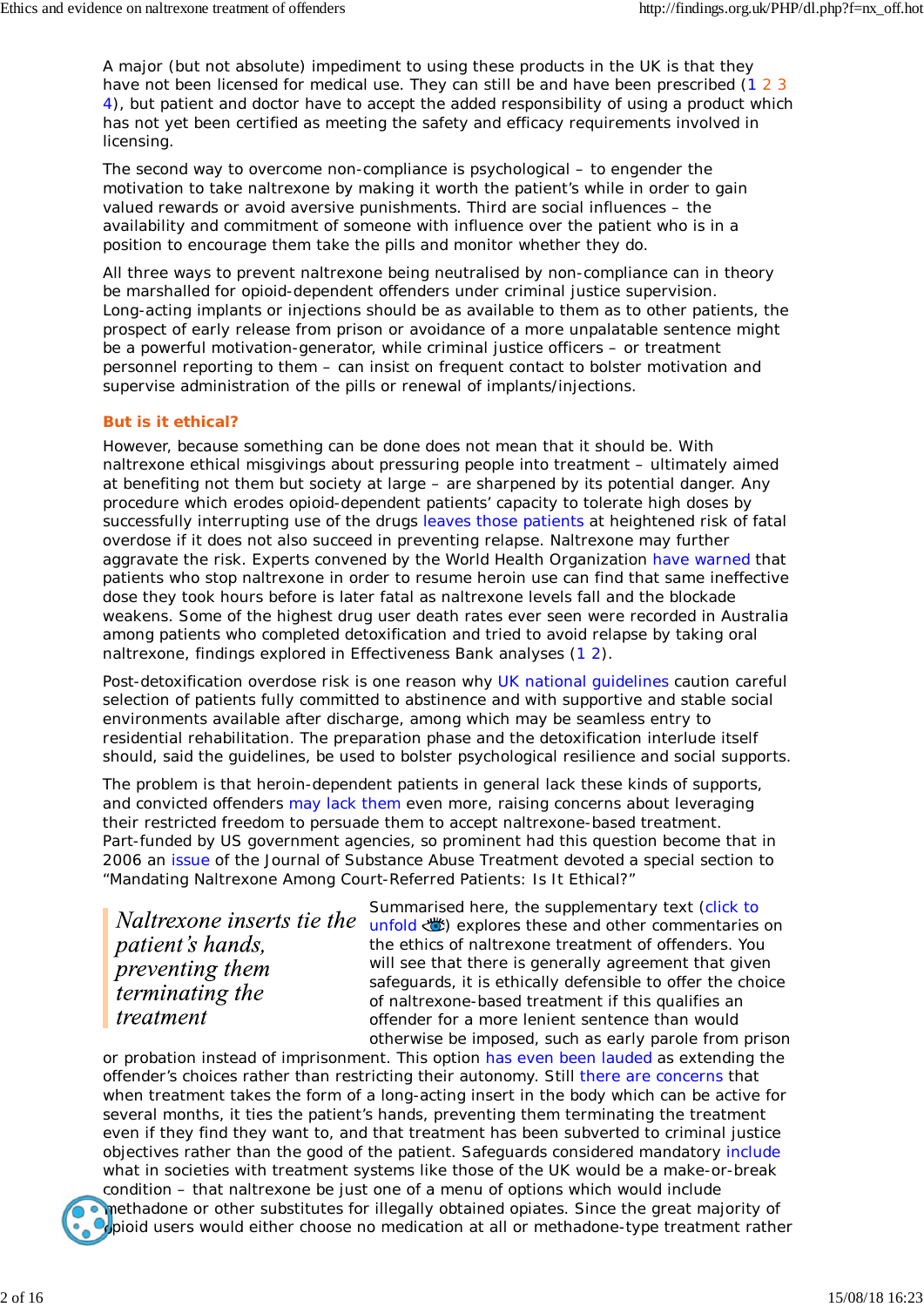than naltrexone, this is almost certain to scupper naltrexone's chances with all but a few offenders.

In contrast to the Hobson's choice considered above, usually rejected as unethical is forced treatment over which the patient has no choice – not even of the usual sentence instead. But again there are dissenting voices, arguing that this might be acceptable as long as by restricting the patient's freedom to experience opioid effects, naltrexone extends their autonomy by freeing them from the cravings that constrict and dominate their life; "Infringing autonomy to create autonomy". Also the case was made that forced intervention is a more caring response than leaving the helplessly addicted to generate their own destruction and that of others: "Leaving … addicted people to their own destiny is not a 'no-fault' exercise for peers and for society at large. The self-destruction, incarceration, or disability of a family member does affect others." Counter-arguments are that the 'addict' retains their freedom to choose, and not having lost this, does not need it 'restored' by naltrexone, that the medication has not been shown to dampen cravings which lead to relapse when the treatment ends, and that this line of thinking would justify ignoring patients' wishes and forcing treatment on the over-eater or those exhibiting obsessive-compulsive tendencies – a slippery slope to state control via medicine displacing the (in Western cultures) valued autonomy of the individual.

Check out these powerful arguments by unfolding  $\bullet$  the supplementary text, preparatory to answering our final questions on where you stand on these controversial issues.

#### Close supplementary text

Kicking off the special section of the *Journal of Substance Abuse Treatment*, two researchers who had provided some support for naltrexone not only saw no serious ethical concerns, but recommended it as "the most individually and publicly beneficial approach" to opiate-addicted non-violent offenders when the alternative was being sent to or having to stay in prison. They pointed out its appeal to judges and probation officers, who may see methadone or buprenorphine as too similar to heroin itself, and to parolees and probationers who could be imprisoned if they relapse. Nowhere did they mention the risk of overdose if the patient does relapse after stopping naltrexone.

Without using these terms, the researchers said pressuring people to take naltrexone can actually extend their autonomy: "For the first time, they are able to move about their neighborhoods with no risk of heroin relapse. Some report this as a life-changing experience." In the same issue if the journal, medical ethicist Arthur Caplan centred on this aside from the researchers. Adopting a 'let's push the boat out and see if floats' tone, he argued that forced treatment over which the patient has no choice – not even of the usual sentence instead – might be considered acceptable as long as by restricting the patient's autonomy in this way, it extends it by "letting them be free from cravings, drives, and habits that inhibit their capacity to make choices" – "Infringing autonomy to create autonomy," was how he encapsulated it.

Though floated by a "well-known and widely respected" Emeritus Professor of Medical Ethics and Health Policy, this boat had some very large holes, responded two respected drug misuse researchers and commentators. Robert Newman doubted the efficacy of the treatment, but it was his more principled objections which hit home: the treatment was for the benefit of society not the patient, long-acting implants were inserted "for the specific purpose of rendering patients incapable of opting out, regardless of the subjective response(s) they may have to the medication", and if the treatment fails, it is the patient who pays the price of the imposition of a harsher sentence. Most fundamentally, the presumption that drug-dependent patients have impaired autonomy which can be restored by naltrexone is false; even in the throes of addiction, the individual remains able to take decisions and may refuse treatment on logical grounds, and after the grip of naltrexone has been released, the task of restoring autonomy remains because cravings persist or return. Even if forcing naltrexone on someone did lead them to adjust to an opioid-free life, this sort of justification "would allow one to ignore almost any decisions made by patients" well beyond the scope of addiction treatment.

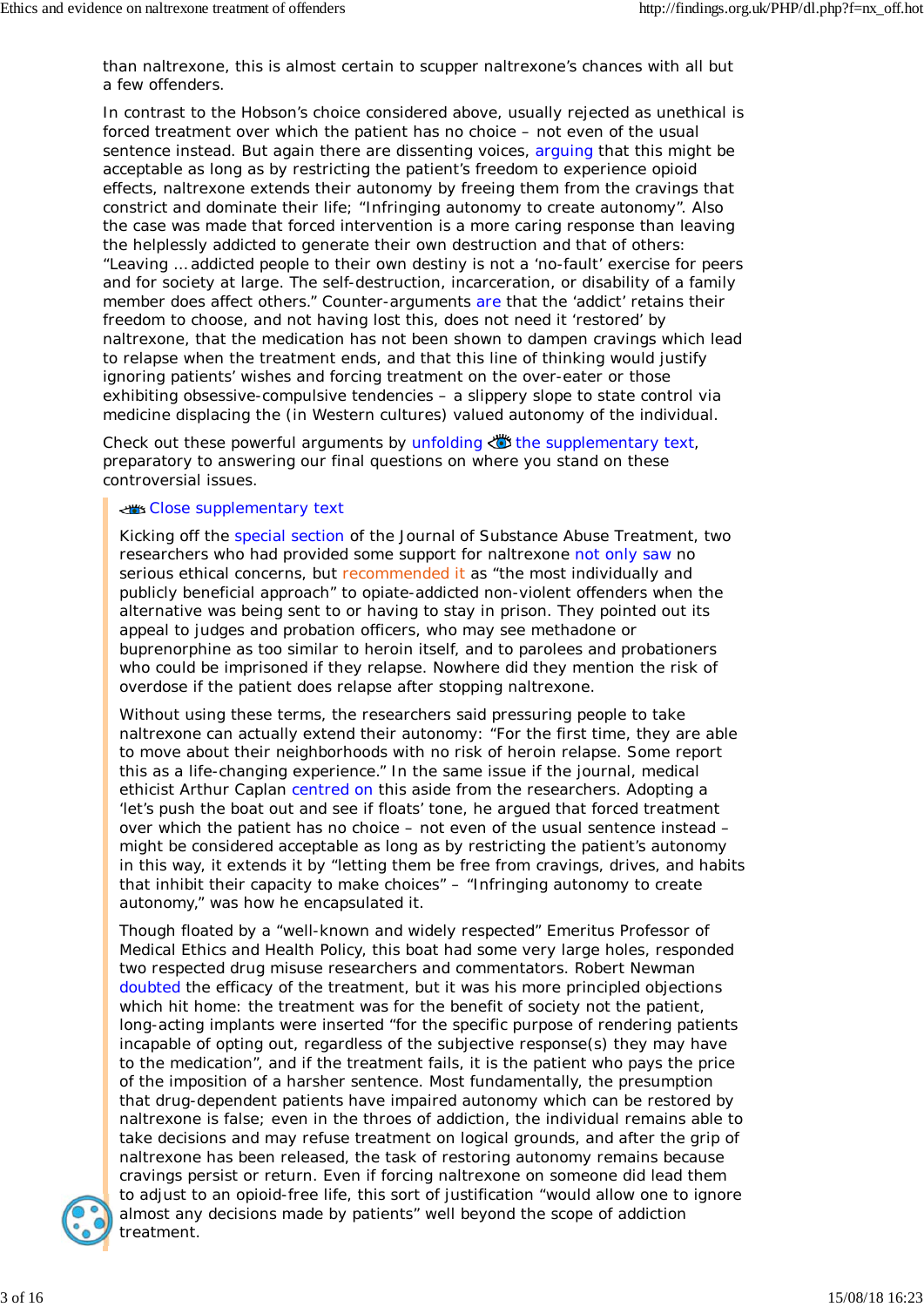This "slippery slope" argument was taken up by professor of psychology Frederick Rotgers in 2007 in a mailing list post. If bioethicists accept as a reality drug addicts' reports of being unable to resist their urges, they also have to accept those of patients being treated for other compulsions, or illogically discriminate against drug users. It follows then that over-eaters or those with obsessive-compulsive disorders can also be medicated against their wishes, yet in the USA this is considered unacceptable. Why the difference? For professor Rotgers it was clear: in respect of drug use, "the primary aim of the mandatory medication is NOT the beneficent one of freeing the poor patient from his/her subjective compulsions to use drugs, but rather to protect the public from the criminal behavior supposed to be fuelled by addiction … The OCD sufferer, the binge eater, the bulimic, all have an ethically and legally protected right to refuse treatment. The addictive disease sufferer does not!"

In 2008, 13 doctors working in the USA saw it rather differently. From the point of view of the clinician faced with deciding whether to provide coerced treatment, their starting point was that in the USA, "for many addicts, the only way they will receive treatment 'in spite of themselves' is to end up in the criminal justice system, which is gradually evolving into an involuntary treatment system". Apart from patient autonomy, for them "another central principle in medical ethics" was "beneficience … the duty of health care providers to be of benefit to the patient, as well as to take positive steps to prevent and to remove harm from the patient". These principles sometimes conflict, but they placed most weight on beneficience, which may positively *require* the clinician to engage in coerced treatment: "failure to increase the good of others when one is knowingly in a position to do so (ie, to offer effective treatments) is morally wrong. As the evidence … suggests, coercive treatments are effective … it would be unethical to withhold [them from] patients who could benefit." Bringing their case vividly to life, they argued that "Leaving addicted people to their own destiny is not a 'no-fault' exercise for peers and for society at large. The self-destruction, incarceration, or disability of a family member does affect others." Objections on the ground of autonomy were turned on their head and criticised as "ally[ing] themselves with the coercive forces of the psychoactive substance" – the real autonomy-eroding villains, whose grip means an "addicted individual may have a compromised ability to make free, unencumbered choices. The autonomy perspective ignores the coercive forces of acute intoxication and withdrawal, subacute anxiety and depression, and chronic neurophysiological consequences of psychoactive substance use."

A practical take on naltrexone implants came from Douglas Marlowe, a prolific and thoughtful researcher on addiction treatment and criminal justice supervision of drug dependent offenders. Writing in 2006 before much data was available, he thought implants more than worthy of study. Punishment has, he said, failed or been counterproductive, while offering rewards for good behaviour is generally unacceptable and gives the message that one behaves well only if it is rewarded. 'Negative reinforcement' in the form of early parole or diversion from criminal prosecution "offers a practical way to steer between these barriers by avoiding the iatrogenic [a 'remedy' which causes illness] effects of punishment and by being palatable to the citizenry". Rather optimistically, he foresaw that because implanted naltrexone was "demonstrably efficacious, nonpsychoactive, and has few negative side effects … it would be unlikely to invoke the same types of legal and ethical objections that have traditionally been raised against the use of psychoactive medications with vulnerable populations of institutionalized offenders."



Some of the arguments addressed so far relate mainly to forced treatment, but professor Marlowe was talking about the Hobson's choice posed both in the UK and USA, when agreeing to naltrexone qualifies an offender for a more lenient sentence than would otherwise be imposed, such as probation instead of imprisonment or early parole from prison. Another article in the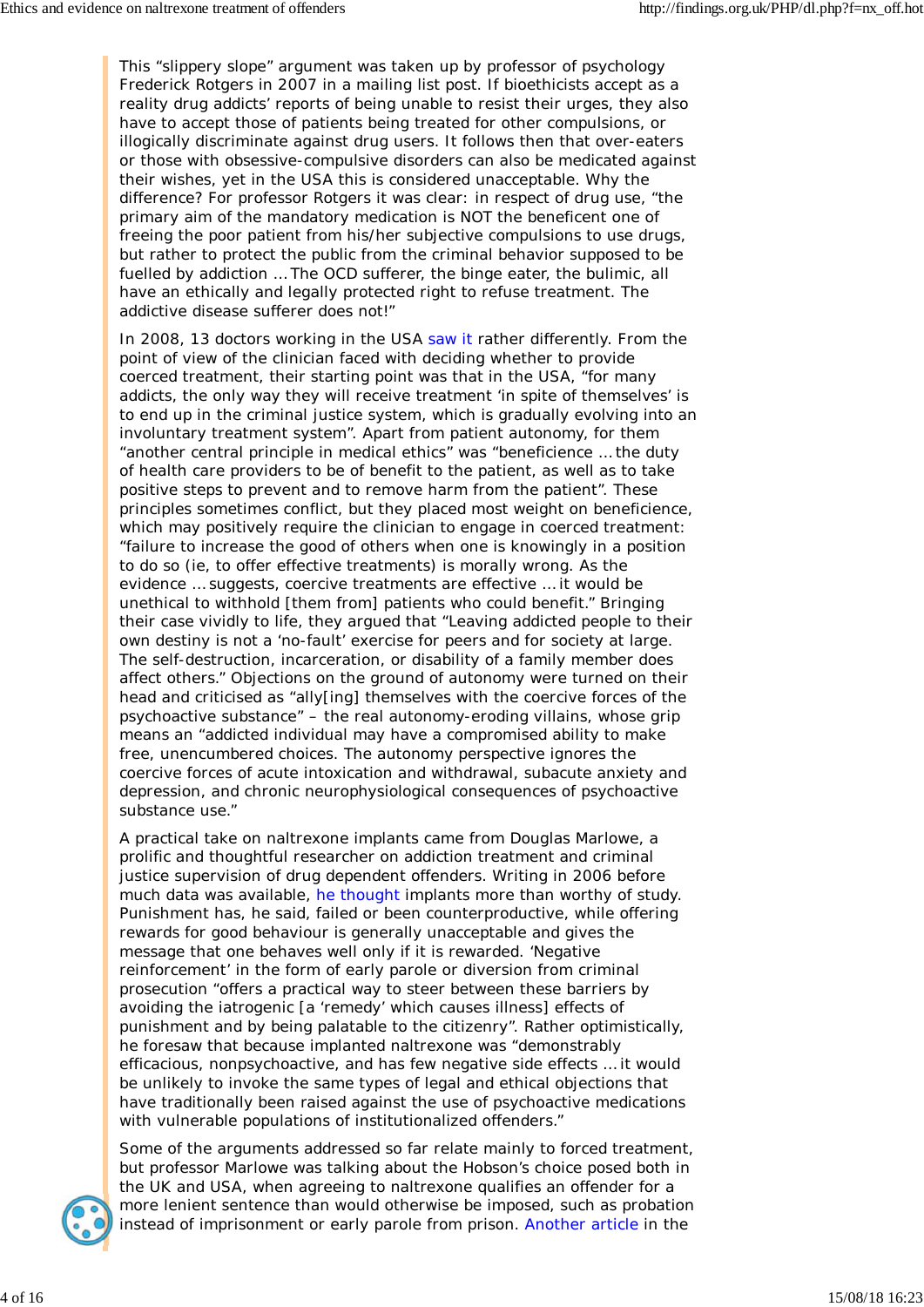special section of the journal argued that in these circumstances, naltrexone opens up options for the offender, actually extending their freedom of choice. Based on US law, his opinion was that "as long as the treatment is medically appropriate in the offender's case and … the offender has been fully informed about what is expected of him," these agreements should be legally acceptable and, moreover, to refuse to make this opportunity available would be to discriminate against opioid-dependent offenders. In contrast, when the offender would in any event be sentenced to probation or offered parole, insisting that this must incorporate naltrexone treatment could only be justified if for that individual it was essential to prevent criminality in the form of illegal opiate use, and we could be confident that it would achieve this objective – high hurdles given the availability of other treatments and naltrexone's slim research record with offenders.

From a British perspective, a criminologist specialising in substance misuse also broadly endorsed the ethical credentials of offering a choice between the normal sentence and a less restrictive one incorporating treatment. Basing his arguments on "international human rights law and leading codes of medical ethics," professor Alex Stevens also talked of the "opportunity" opened up by offering a treatment plus probation/parole package to drug-dependent offenders who otherwise face a more restrictive sentence, likely to be those convicted of relatively serious theft or other revenueraising crimes.

But for professor Stevens, among the many conditions to be satisfied was that "the person is offered a choice between forms of treatment that are adequate and humane, according to his or her individual needs and wishes," and that treatment is the objective, not punishment. Experts commissioned by the World Health Organisation also said ethical treatment would entail offenders being offered a "range of treatments from which they can choose". Since substitute opioids like methadone have at least as good a record at preventing illegal opiate use as naltrexone, on these grounds it would be unethical to exclude these options if they are available within that society. Research tells us that given this choice, few would opt for naltrexone. This may be one reason why the treatment choices open to offenders sometimes consist of naltrexone or nothing. But another reason is that after perhaps initial 'testing' of the blockade, naltrexone promises to eliminate illegal opioid use in a way methadone does not, unless the doses are so high that 'on top' use is ineffective. Giving drug-seeking offenders lots of what they want free of charge in the form of the very type of drug which led them to offend rankles with some, no matter how effectively it curbs criminality.

Though as mentioned above it is legal to prescribe products which have not been licensed for medical use, the ethics of doing so have been questioned by a quartet including some of Australia's best-known drug misuse researchers. Australia is where a naltrexone implant was developed and in some areas widely used despite (as in the UK) not having gone through the normal process for obtaining a product licence for medical use. A heated issue in that country, in 2008 the critics argued that treatment-seeking opioid users "should be afforded the same regulatory protections as people with any other physical or mental disorder … Given the absence of data on safety and efficacy, it is of major concern that more than 1500 Australian opioid-dependent patients have been, and continue to be, given implantable naltrexone in the absence of its registration as a therapeutic good." Their argument would apply also to the UK: "We believe that it is currently ethically questionable for practitioners in any country to offer this treatment … outside the setting of

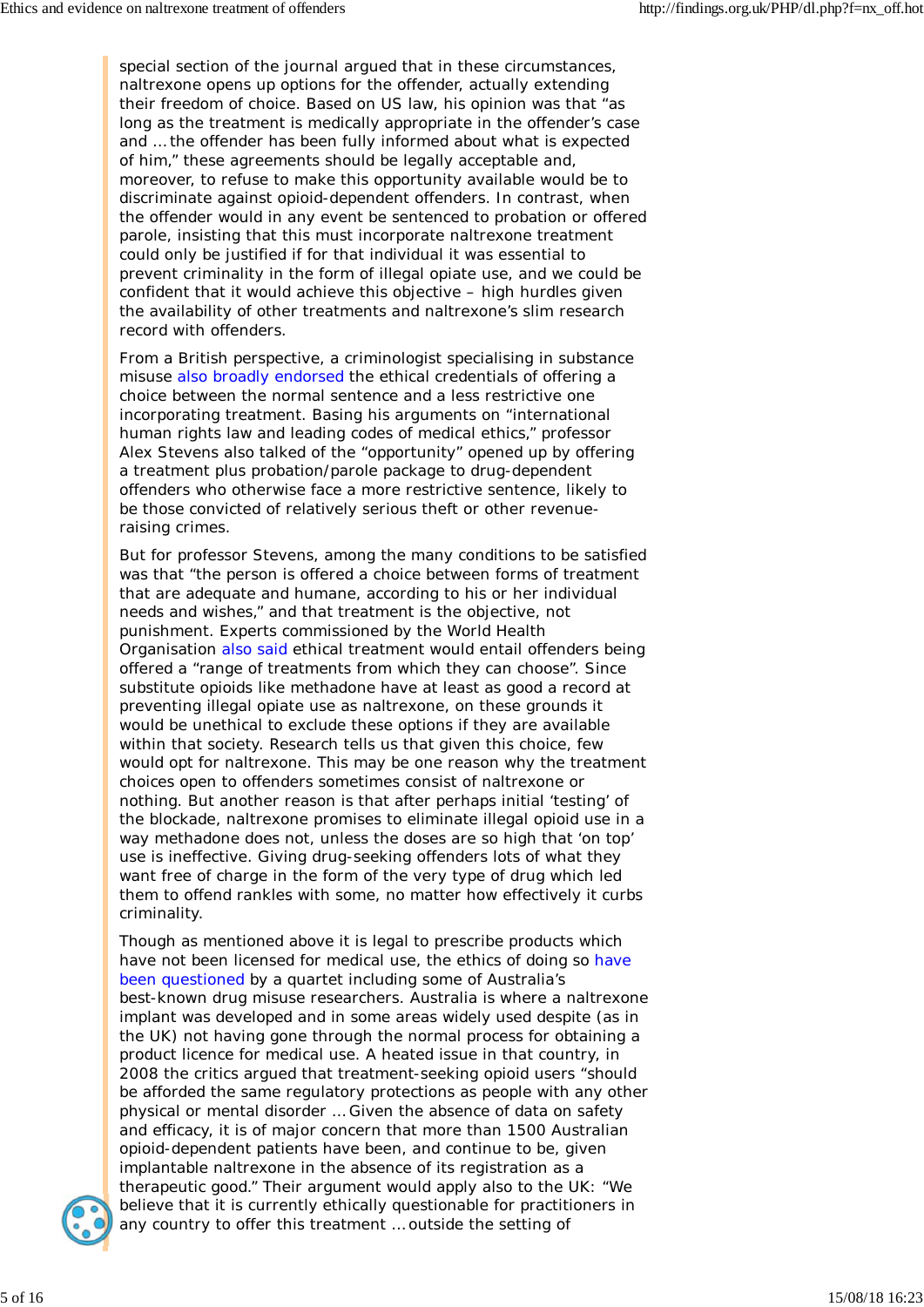randomised controlled trials". That last comment takes us to the trials which have been done – important not just to establish effectiveness, but also the ethical defensibility of pressuring offenders to accept naltrexone; there is general agreement that only if a treatment actually has a good chance of helping is there any possible justification for coercing or mandating its acceptance.

Close supplementary text

### **Does it work?**

Given ethical concerns, no product licence, and the treatment's lack of appeal to many prospective patients, it is no surprise that both in the USA and the UK naltrexone is very much a minority option, even for offenders. In 2004, Dr Colin Brewer, whose private clinic provided long-acting naltrexone, recorded that despite "considerable benefits from probation-linked naltrexone," researchers evaluating court-ordered drug treatment in England found that only one offender in their sample had received naltrexone.

Another sign of how rarely this option has been used is that in 2006 a thorough search for randomised trials among offenders found just one dating from 1997 (it is listed above). A fresh search ending in 2014 found just three randomised trials. Even then the 1997 trial remained the most important test of naltrexone added to 'treatment as usual,' though it had been supplemented by a another US trial published in 2010.

These two trials are critical because they sampled offenders living in the community under criminal justice supervision, the main use envisaged for naltrexone. Both recorded marginally significant reductions in the proportions of offenders who violated parole attributable to adding an oral naltrexone programme to usual procedures. The later review found these results amalgamated to a clearly significant reduction. Parole violation was the only measure of criminality which could be amalgamated, but in the 2010 study there were others which gave a different picture – notably records rather than self-reports of parole violations (not significantly reduced) and the non-significantly but considerably more (32% v. 10%) naltrexone offenders charged with drug offences during the six-month follow-up.

These and other studies are analysed below unfold supplementary text. As a whole they show how few (previously) opioid-dependent offenders opt for naltrexone even when opioid substitutes are not on offer, that when naltrexone administration is supervised, and when offenders want it, have strong incentives to comply, and the treatment is active, it helps suppress opioid use and prevent parole or probation violations, affording offenders opportunities for learning to live opioid-free in the community which may otherwise be denied them. Without these conditions, rejection and drop-out from the programmes becomes the norm. Even with them, there seems no evidence that the substance use and parole/probation violation gains made while naltrexone is active persist after treatment ends, or (perhaps related) that they automatically extend to the stabilisation and improvement of other aspects of the patients' lives.

As with the ethical considerations outlined above, check out these findings in greater detail by unfolding  $\ddot{\bullet}$  the supplementary text, preparatory to answering our final questions on where you stand on naltrexone treatment for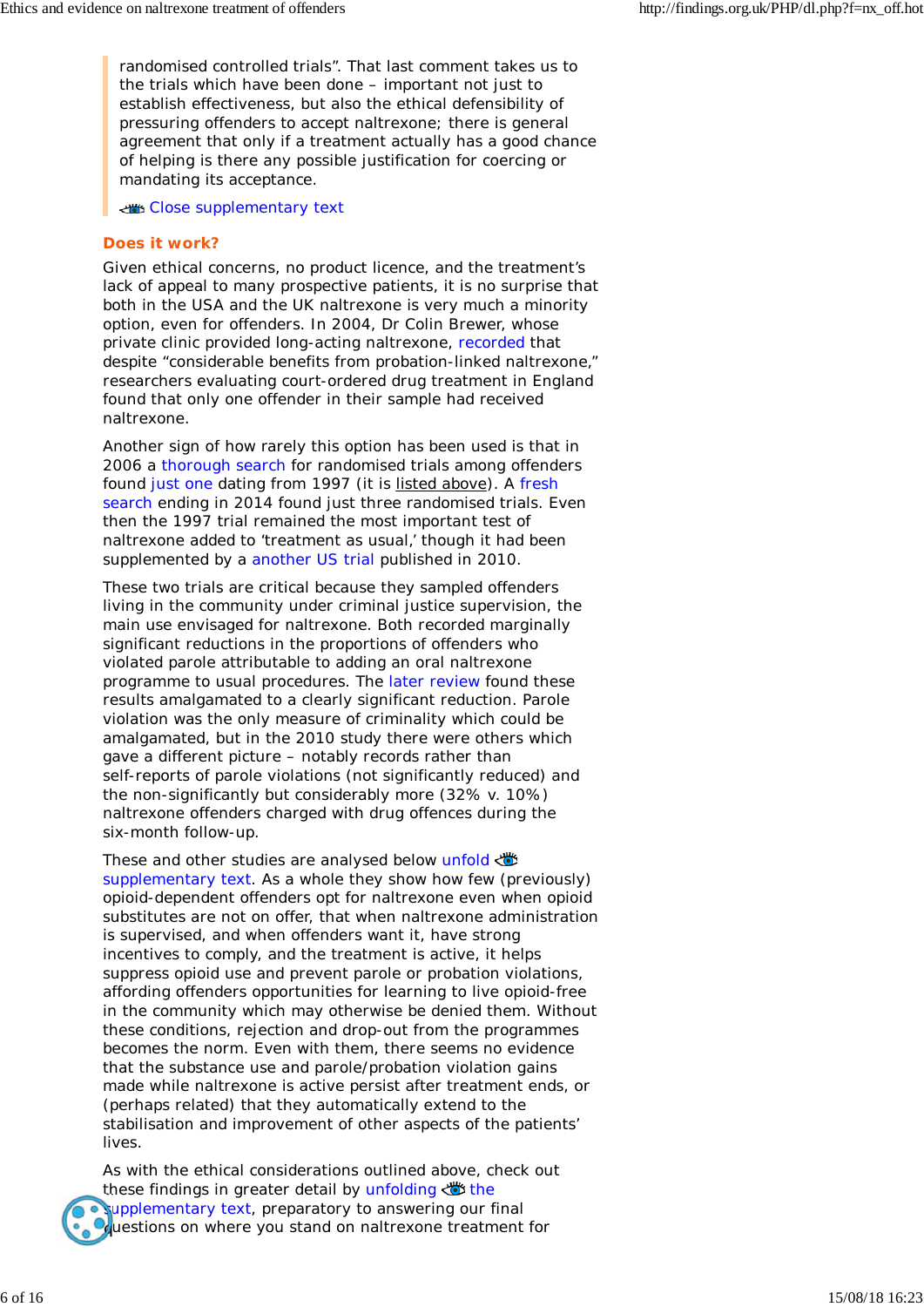offenders.

#### Close supplementary text

Published in 1997, the first randomised trial of naltrexone for opiate-dependent offenders (listed above) recruited 51 of 300 potentially eligible offenders on probation or parole and being supervised by the substance abuse arm of the federal probation service in Philadelphia. Nearly all the rest declined this betterthan-even chance (by design, twice as many offenders were allocated to naltrexone as to the control group) of extra support to stay opiate-free. The 51 were randomly allocated to fairly intensive weekly contact with their probation officers during which they would be urine tested, or to this plus twice-weekly naltrexone administered by researchers in the same building and at the same time as one of their probation appointments. The researchers also urine-tested the offenders, the results of which were kept confidential. Though over the six months of the follow-up a higher proportion of naltrexone patients were retained in the study (52% v. 33%), on average they were much less likely (8% of tests v. 30%) to test positive for opiates – a statistically significant difference unlikely to be due to chance and attributed to the naltrexone supplement. There were no signs that naltrexone-blocked offenders had compensated by switching to other drugs. Greater rates of non-attendance and illegal drug use probably contributed to fact that over the six months, 56% of the probation-only offenders were sent back to prison for violating probation but just 26% also administered naltrexone, another statistically significant difference. The study exemplifies the conclusion that naltrexone has a role among closely monitored patients who have much to lose (in this case, their freedom) from dropping out of treatment and returning to opiate use, especially when pill-taking is supervised – but also indicates that even then, few offenders may opt to have their freedom to use opiates pharmacologically curtailed.

The contrast between findings in this study and one published in 2010 illustrates the importance of monitoring. Encouraged by their earlier findings, the same research group tried psychosocial treatment with versus without naltrexone for opiate-dependent offenders under legal supervision in the community, though this time they were all already in intensive treatment for their drug problems. As before, over an intended six months of treatment and follow-up assessments, the drug was administered twice-weekly by the research team, but at a slightly higher dose (totalling 300 mg a week rather than 250 mg). In both the naltrexone and the no-naltrexone groups, just under a third of patients completed treatment; final assessments could be made on fewer than 40 of the 111 participants. On crime there was a mixed picture. Naltrexone did not significantly affect recorded criminality, though non-significantly more (32% v. 10%) naltrexone offenders were charged with drug offences. Favouring naltrexone, the offenders' own accounts indicated that with naltrexone they were significantly less likely to have violated parole. When it came to drug use, while retained in treatment the

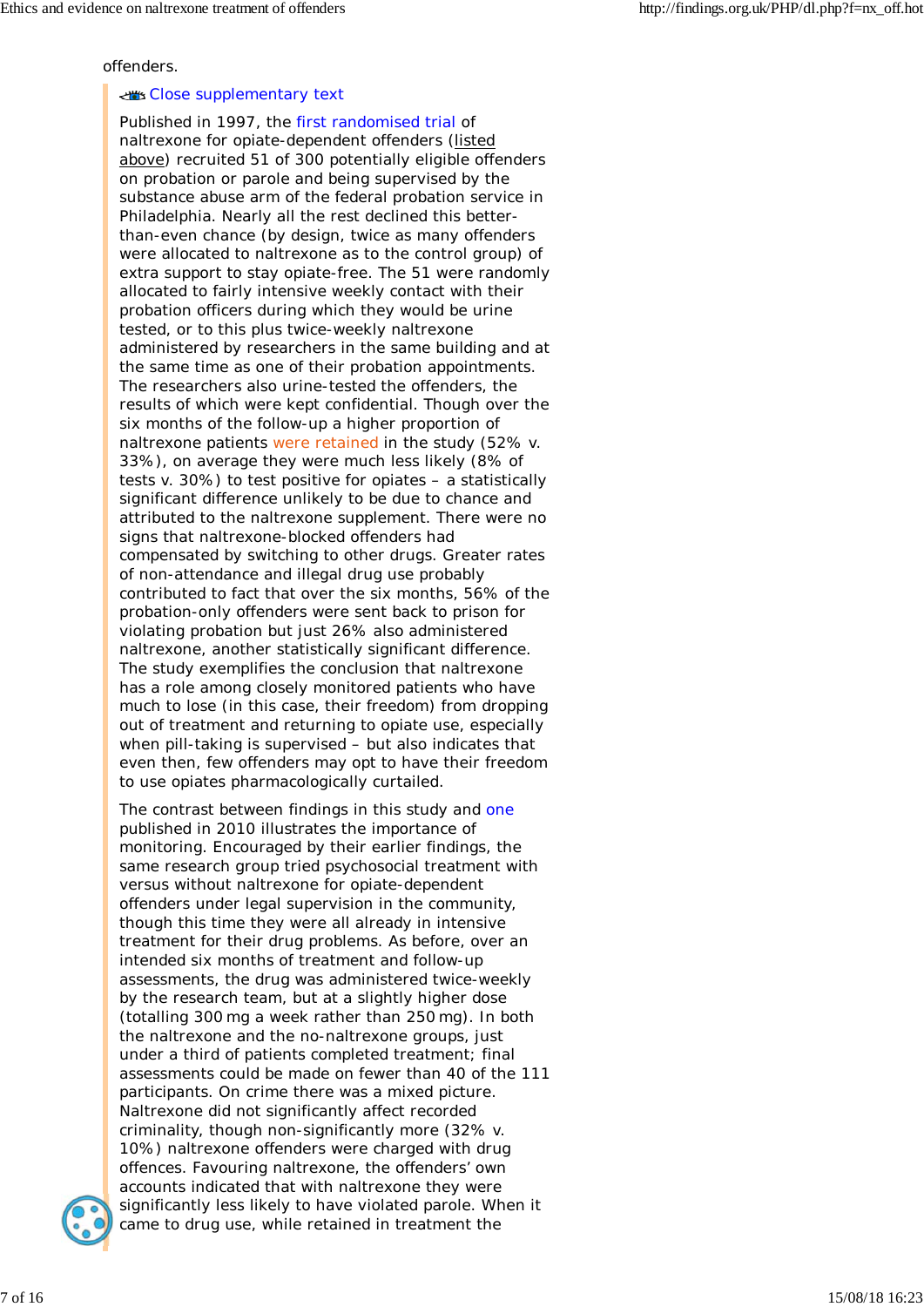naltrexone patients submitted significantly more opiate-free urines, indicating that relapse to opiate use was substantially more common without the support of naltrexone. However, once missing tests were assumed indicative of opiate use, this result was overwhelmed by the high drop-out rate; naltrexone still had the advantage, but it was no longer statistically significant. By the end of the six months no significant differences remained in opiate use, even among patients still in treatment.

With or without naltrexone, in this study it seemed that the minority of offenders who completed treatment rarely used opiates. In contrast, before they left, naltrexone helped the majority who later dropped out to stay opiate-free. Reading between the lines, offenders who were predisposed to return to opiate use were helped by naltrexone as long as they stayed in treatment, while those more 'compliant', stable, and determined to complete treatment, did not need this support.

When the researchers asked themselves why the results were less convincing than in their earlier study, they highlighted the much lesser degree of criminal justice supervision and consequently the lower risk of non-compliance being spotted and resulting in sanctions. In the later study, only among the relatively closely supervised and regularly urine-tested offenders referred from a drug court did naltrexone help patients complete treatment – 57% did so compared to none not administered naltrexone, though numbers were small. The practice implications were that "in order to be successful, oral naltrexone in probationers and parolees requires more supervision than is typically available in the criminal justice system". Neither of the reports on the trials documented non-fatal overdose events or deaths.

# **Prison and compulsory detention**

Turning from community supervision to prisons, what seems the only remaining randomised trial using the oral form of naltrexone among offenders was conducted in Australian prisons between 2002 and 2004. Consenting prisoners were randomly allocated to oral naltrexone, methadone maintenance, or drug-free counselling. Arrangements were made for free-ofcharge continuation of naltrexone after release. Nevertheless the trial foundered on the unwillingness of the prisoners to actually take naltrexone. Only 9 out 66 assigned to the treatment started naltrexone and only 14 out of 204 opted for the treatment over the entire two-year study period; of those, just one stayed in treatment for six months, far worse figures than for methadone. For the researchers, the most likely explanation for the findings was that "inmates were not subject to coercion or incentives to enter and stay on naltrexone

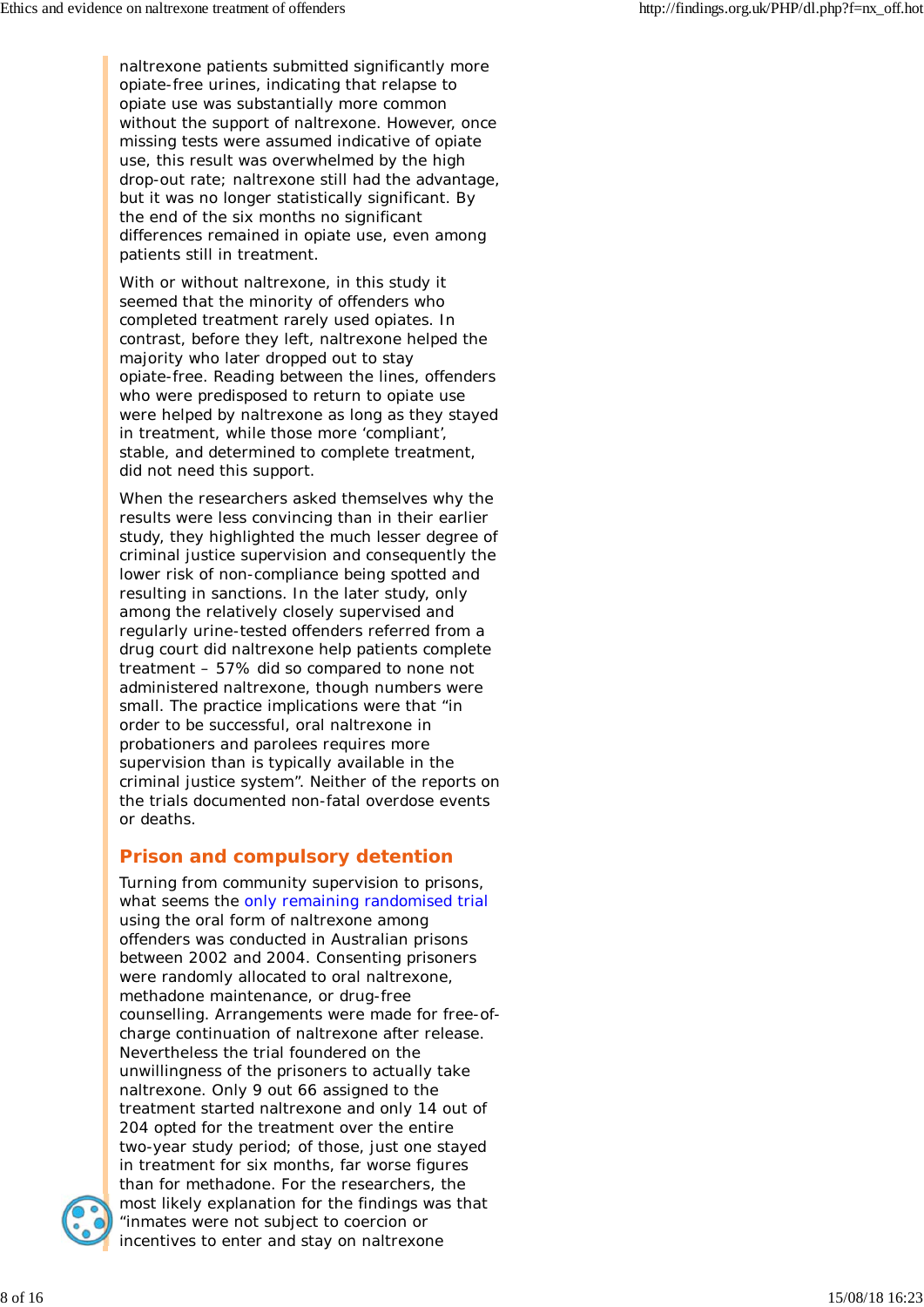maintenance. In the absence of such incentives, opioid dependent inmates showed a preference for agonist treatment including methadone maintenance and buprenorphine maintenance. Many inmates who achieved abstinence preferred no treatment or drug free counselling over naltrexone. The overall conclusion of the study was that poor patient acceptability and retention did not support oral naltrexone in this treatment group."

Randomised trials have been supplemented by studies of how supervised offenders respond to naltrexone in normal practice. Listed above, the first documented use of naltrexone among offenders appears to have been in Nassau County Jail in New York state in the USA, where from 1972 a work-release programme began to accept opiatedependent inmates as long as they agreed to take oral naltrexone (1 2 3 4; unclear whether paper 4 involves offenders). Prisoners in general were already allowed out to work, earn and save money, but previously opiate-dependent inmates had been excluded because they "may be tempted to get high when faced with old friends and familiar situations". Monitored administration of naltrexone generally twice a week plus random urine-testing was seen as qualifying them for work-release privileges because (perhaps after a few attempts which were not heavily sanctioned) it would prevent them giving in to temptation.

Blocking was, however, not seen as a complete solution. At the same time extensive support was provided to overcome dependence and reintegrate into society, including weekly counselling, vocational rehabilitation assessments, possibly financial support for training, pre-release referrals and community contacts, and help with finance, employment, family relationships, legal issues, and finding appropriate treatment. To aid the latter patients were often taken round the neighbouring naltrexone treatment clinic. About a fifth continued their treatment on release.

Though accepting that the opposing approach of prescribing opioid substitutes also has its place, according to officials from the county's Department of Drug and Alcohol Addiction (citations above), the net result was that "The addicted inmate is provided access to correctional program options that were previously out of reach, including the possibility of firmer anchoring to family and other aspects of life in the community." From being excluded and as too high a risk, naltrexone-treated participants were found to transgress or drop-out no more than

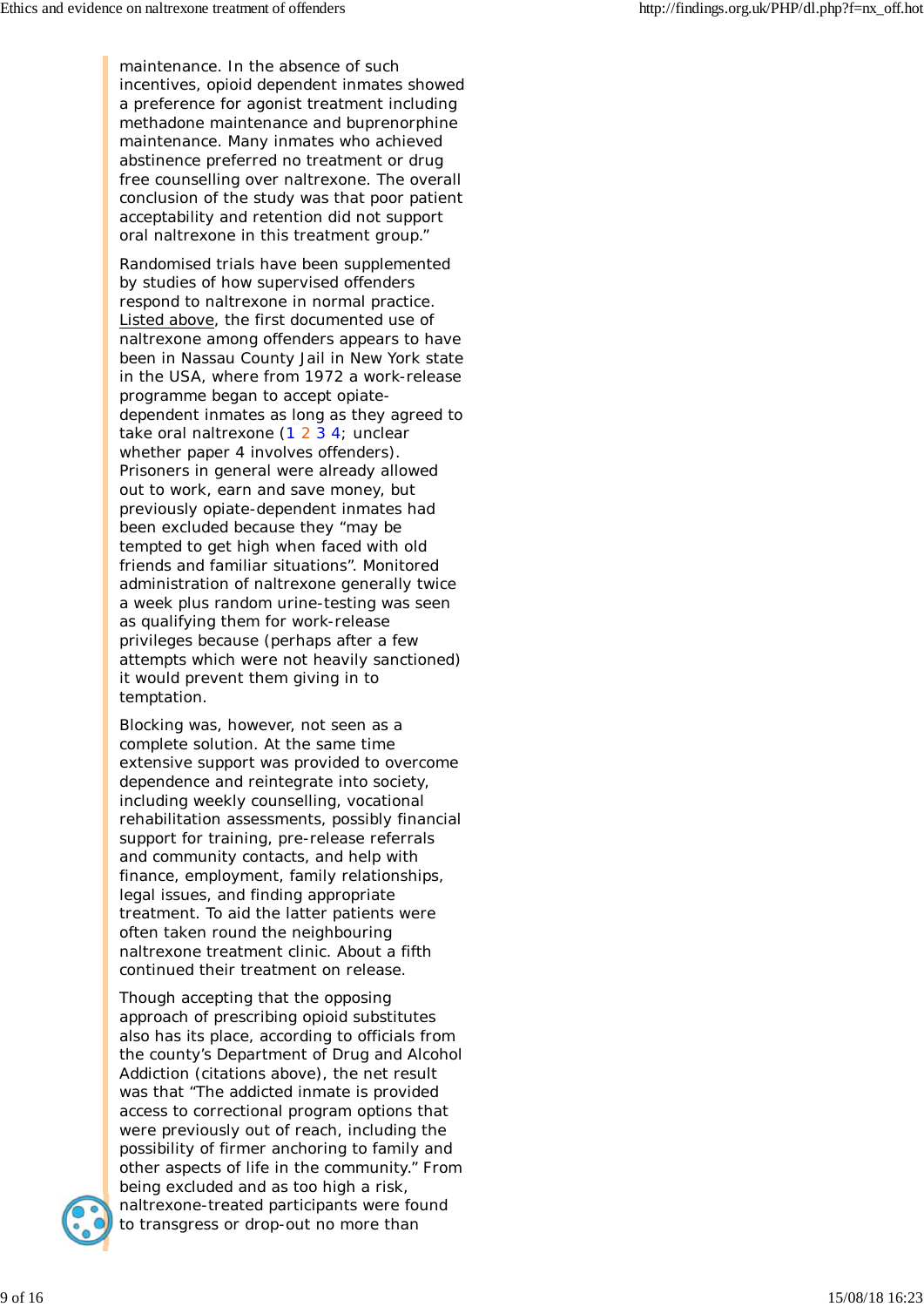other work-release prisoners: "The correctional administration now views naltrexone program participants as among the most trustworthy in the facility."

Like the New York programme, one in Singapore did not penalise initial lapses to heroin use because these were considered potentially valuable learning, demonstrating to the patients that heroin use was pointless while taking naltrexone and 'extinguishing' conditioned responses associating heroin use with rewarding experiences. Supervised consumption of oral naltrexone was added to an existing programme which detained opioid-dependent adults in a rehabilitation centre and after a year monitored them in the community. Release from the centre could be obtained in six months instead if patients opted for a year on naltrexone. Of those who did, three-quarters were retained though the first year of the community phase of the rehabilitation compared to about a quarter in the preceding three years when naltrexone was not on offer. By the end of the following year when naltrexone treatment had stopped but drug testing continued, 32% were still thought free of opioids. Fears of serious side-effects from naltrexone proved unfounded, and the report does not mention any overdoses among the adverse events recorded.

In Bristol in England a drug treatment service mounted a naltrexone programme for prisoners who had been using both crack cocaine and heroin. The intention was to use both oral and long-acting forms of the drug but in the event only the oral form was available. An evaluation found that 172 referrals led to just 51 patients being inducted on to naltrexone, of whom only eight completed three months on naltrexone and two nine months. A major impediment was the inability to induct most of the referrals while still in prison. When induction was delayed until after release just a quarter took up the opportunity, possibly partly because the induction clinic was not conducive to abstinence-oriented treatment. In contrast, 9 of the 10 inducted in prison continued treatment on release. Lacking coercion or rewards for compliance, it is unlikely that the programme would in any event have succeeded with other than a minority of offenders, but any chances it had were stymied by work pressures and organisational shortcomings in both prison and clinic.

# **Long-acting naltrexone**



Like the earlier US studies, a US trial listed above compared usual procedures (in this case drug counselling) to these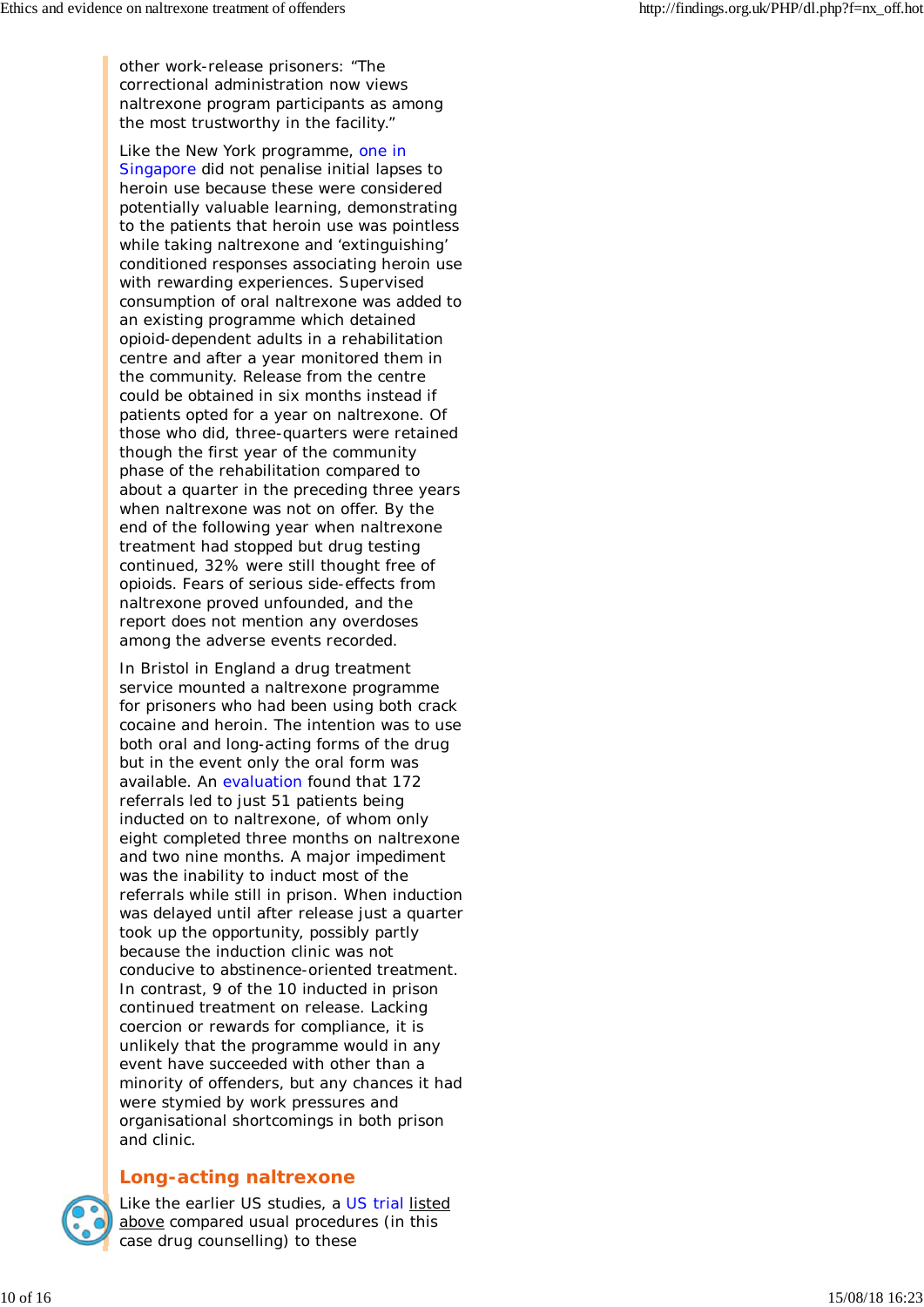supplemented by naltrexone for offenders with a history of opioid dependence who were living in the community under criminal justice supervision. The major difference was that naltrexone was in a long-acting form injected into the body, whose effects last about a month. Another difference from earlier studies was that only offenders who said they preferred opioid-free treatments like naltrexone to opioid-maintenance treatments like methadone were allowed to join the trial. Across five sites and over nearly five years, 308 offenders were randomly allocated, on average about 13 per site per year, perhaps indicative of naltrexone's niche applicability. Over the 24 weeks of treatment the intention was to renew the injections every four weeks. Among this sample selected to be friendly to the treatment, 77% of intended administrations were completed. During the treatment phase the proportion of participants who relapsed to a period of opioid use was 43% aided by naltrexone and 64% without; other measures consistently confirmed a naltrexone-aided reduction in opioid use. However, these impacts were no longer apparent between six and 12 months after treatment ended. Neither during treatment was there any impact on reimprisonment rates. Importantly, there were no overdoses among the naltrexone patients including periods after treatment had ended, but 12 in the usual-treatment comparators.

A non-randomised pilot study at the same sites also seemed to recruit few participants. The site which made the largest contribution recruited 35 out of 336 potential participants. Across all five sites there were 61 participants. At the sites where this was the intended regimen, four in ten of the offenders under criminal justice supervision completed all six monthly injections of long-acting naltrexone and on average four of the six injections were administered. Just one of the 26 offenders who completed their treatment tested positive for opioid use at the end of the six months of treatment.

Another non-randomised study was based on routinely collected records of how patients with alcohol and/or opioid use problems progressed after agreeing to different treatments while under community supervision by the criminal justice system in the US state of Missouri. Among offenders who chose or agreed to it, long-acting naltrexone seems to have helped support an improvement in rates of abstinence from alcohol and other drugs over three times that for psychosocial treatment only, over four times that for oral naltrexone, and over

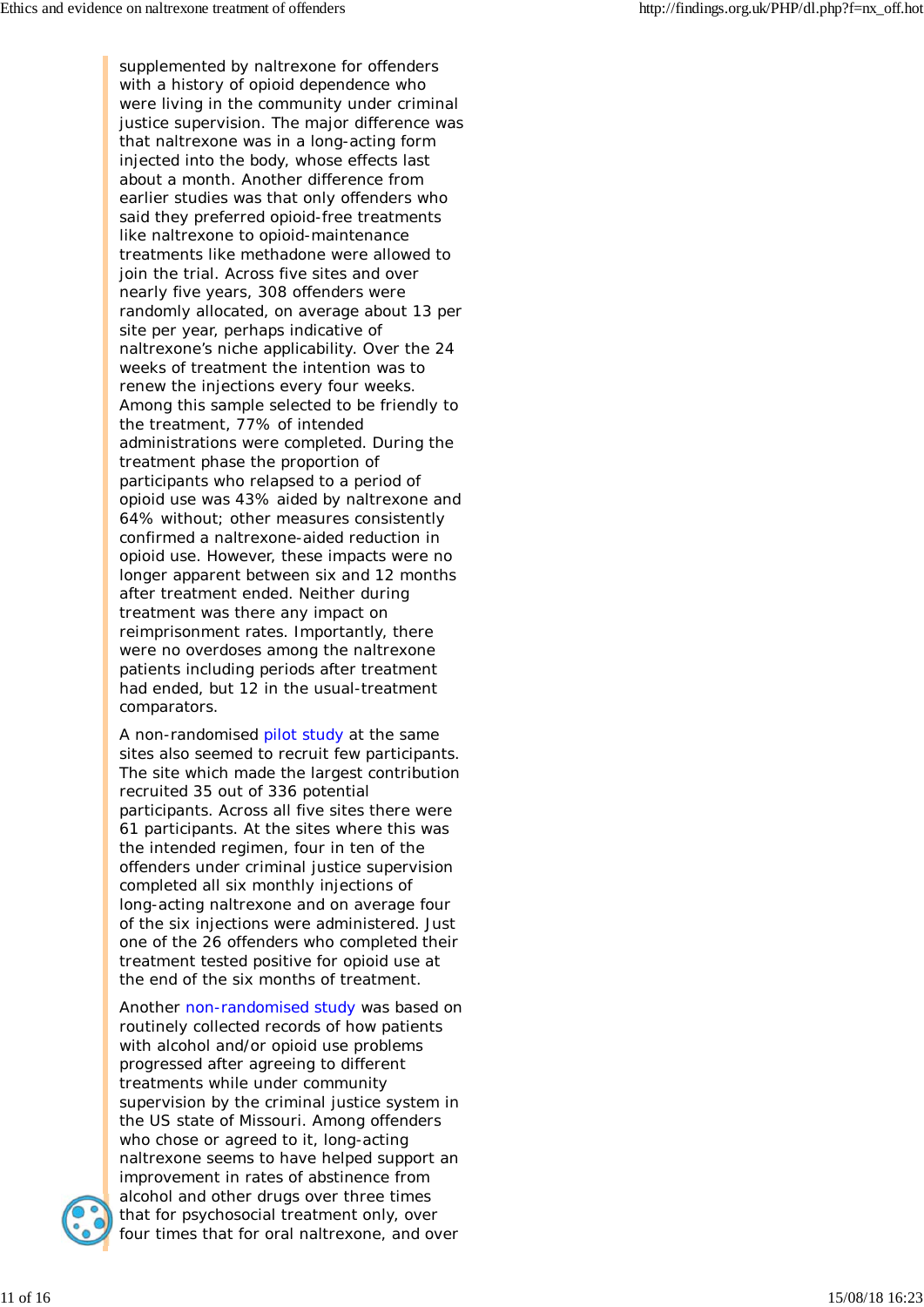10 times that for buprenorphine maintenance. There was, however, no evidence that long-acting naltrexone was associated with fewer arrests or more patients gaining employment. These findings remained after adjusting for known and unknown differences between the patients who received different treatments, but nevertheless they could at least partly reflect pre-existing differences in the offenders who entered the different treatments or in their situations, especially the likelihood that those committed to abstinence were routed towards and/or were prepared to accept naltrexone injections. Whether long-acting naltrexone's advantage remained after treatment ended was not reported.

# **Leaving prison**

Released in 2015 were the findings of a trial of long-acting naltrexone administered in jail immediately before release plus renewal four weeks later, an attempt to prevent the typically rapid (and dangerous) relapse to opioid use among formerly dependent prisoners. That it took over three years to find the 34 prisoners in New York City's jails who joined the study, and that no women could be included, seems to indicate that among prisoners who have access to methadone and allied treatments, the demand for long-acting naltrexone is small – participants could neither be in nor planning to enter methadone or buprenorphine maintenance treatments.

All 34 trial participants were offered brief counselling and referral to treatment services, and 17 were randomly allocated to the additional naltrexone programme. All but two of the 17 allocated to naltrexone were injected with the drug. One was retained in prison, leaving 16 who could be assessed after release. Of these, 12 also accepted the second injection. During the first four weeks after release, 15 of the 17 (88%) no-naltrexone offenders had relapsed to opioid use compared to just six of 16 (38%) offered naltrexone, a large and statistically significant advantage for naltrexone unlikely to have occurred by chance. Across the eight post-release weeks assessed by the study, over 90% of no-naltrexone patients relapsed compared to half offered naltrexone. The results showed that among (formerly) opiate-dependent prisoners prepared to accept this treatment, and for whom maintenance prescribing is unwanted or unavailable, long-acting naltrexone is greatly superior to usual care in preventing return to regular opioid use in the weeks immediately after release. Additional

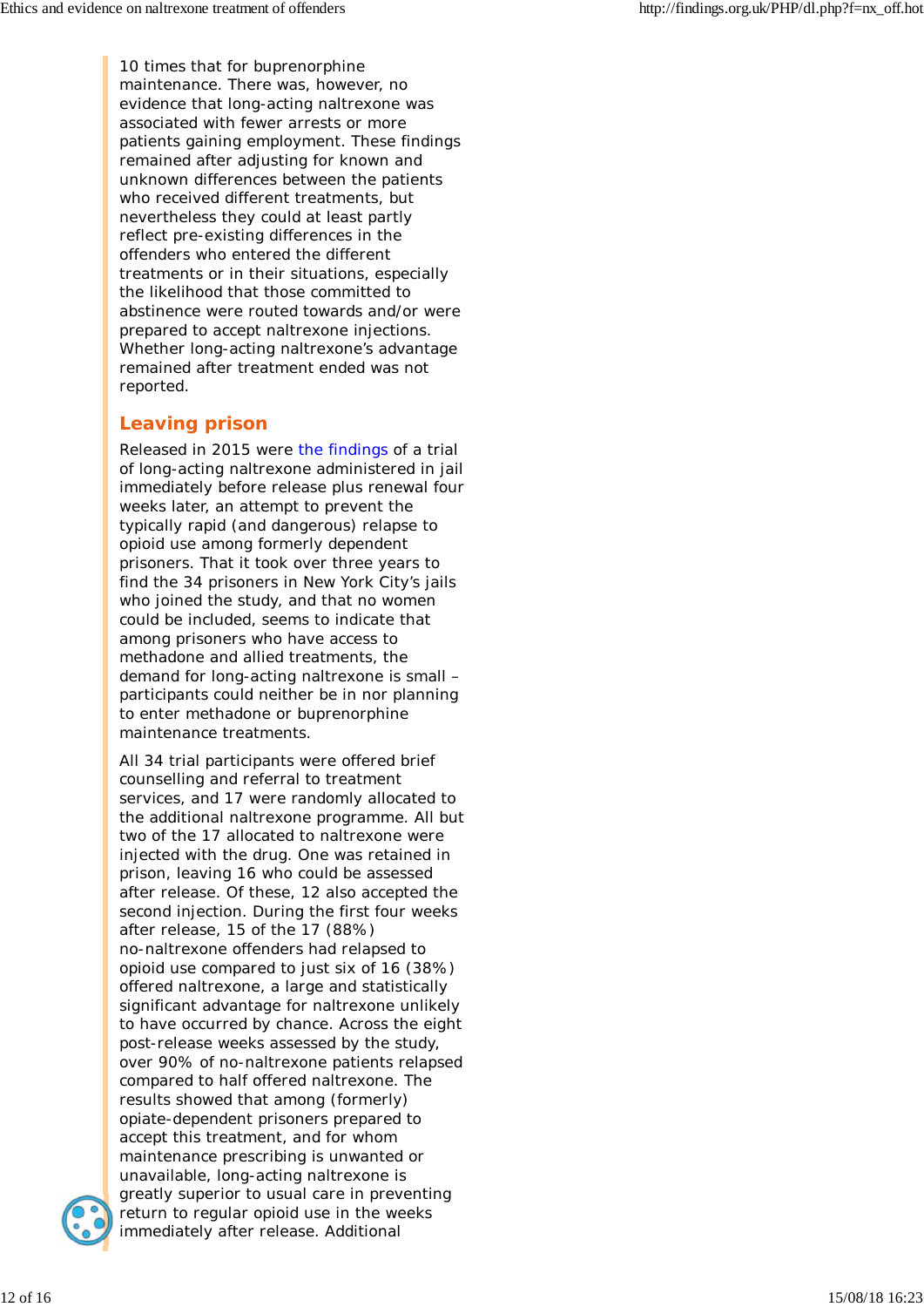recovery support was offered to the naltrexone patients before their release, which may also have partly accounted for their doing better on release. A worrying finding was that many more former prisoners offered naltrexone injected drugs after release from prison – 25% versus 6% of the no-naltrexone control group. Also, slightly more had used cocaine (56% versus 47%) and only slightly fewer had been returned to prison (31% v. 41%). Given the small size of the sample, none of these differences were statistically significant, but they do seem to suggest that while they restricted use of heroin or other illegal opioids, naltrexone injections did not control other forms of drug use and did little to stabilise other aspects of the patients' lives.

The US trial described above tested naltrexone injections against no medication rather than against what may be considered the 'gold standard' approach of offering methadone or buprenorphine maintenance in prison and seamlessly continuing it on release. However, a Norwegian study did make this comparison. In the month preceding their release date, prisoners dependent on opiates before their sentences were randomly allocated either to methadone maintenance or to a naltrexone implant whose effects last for six months. Of the 111 inmates who qualified for the trial, most refused to participate, usually because they intended to build on their enforced break from opiates by remaining abstinent on release. Of the 44 who did join the trial, just 11 started methadone treatment in prison and 16 were implanted with naltrexone (seven of the 23 allocated to naltrexone refused implantation). Compared to before their imprisonment, across the 44 offenders on average in the six months after release use of heroin and illicit benzodiazepines had fallen substantially, but not by significantly more among those allocated to methadone versus naltrexone.

Even if long-acting naltrexone and methadone are of equivalent effectiveness among those prepared to be randomised to either treatment, methadone is likely to be more acceptable to greater range of opioiddependent prisoners. Unless incentivised in some way – for example, by offering early release – it seems likely that naltrexone injections will be accepted only by prisoners who, though dependent on opiate-type drugs before their sentence, are prepared to commit to a month without being able to experience the effects of these drugs, yet are not confident they can resist re-addiction on leaving prison – an unusual combination. An often false confidence in their

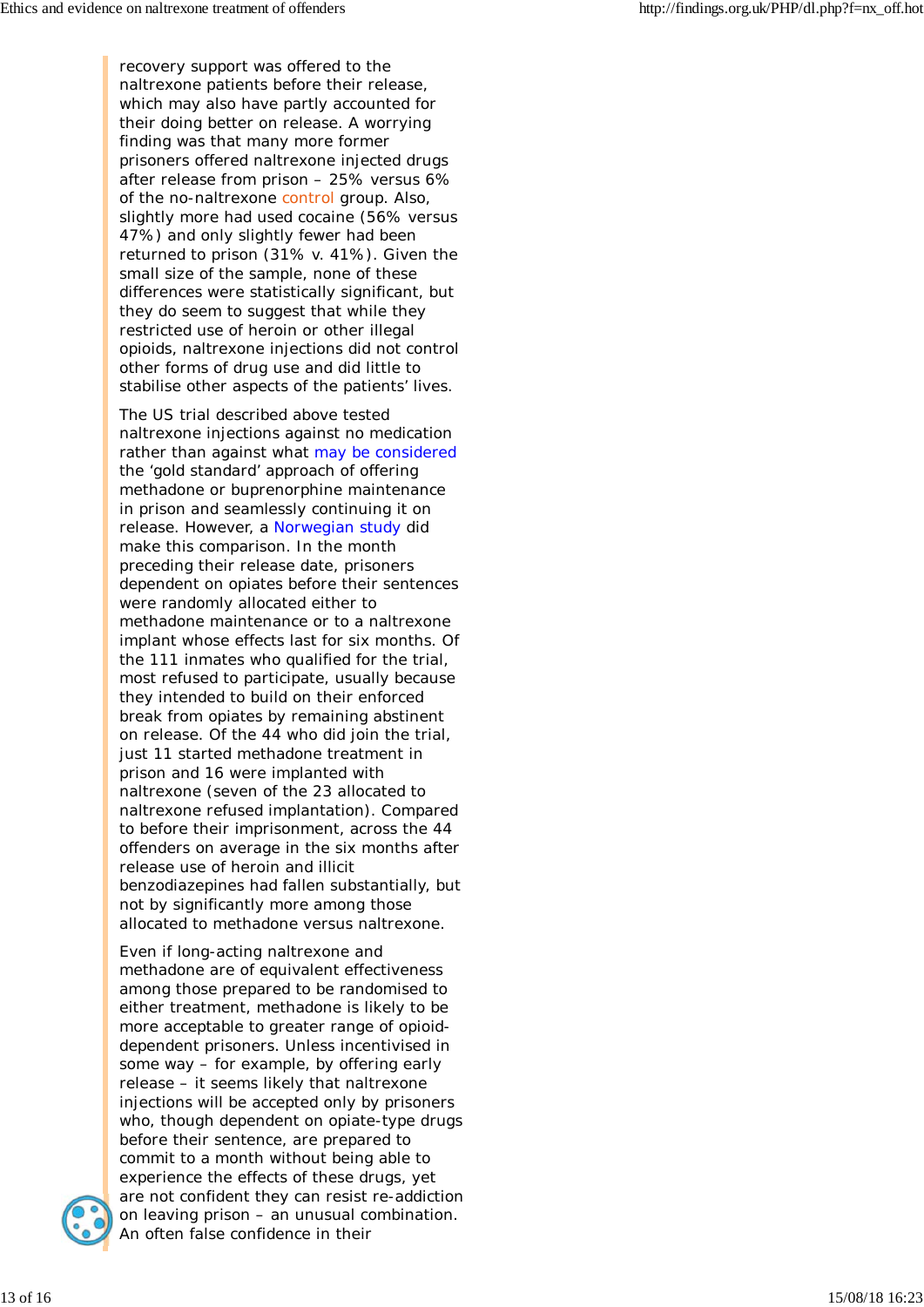determination and ability to build on prison by starting an opioid-free life on release leads many patients to reject medication of any kind.

Close supplementary text

## **Guidance**

Efficacy and ethical considerations should come together in guidance for practitioners and service planners, but in the UK there is no guidance specific to offenders. Last published in 2017, the so-called 'Orange guidelines' for clinicians involved in treating problem drug use said of naltrexone:

• Among highly motivated patients provided with adequate supervision, naltrexone can help to maintain abstinence.

• Naltrexone should usually be used only after a patient is opioid-free (verified by testing for the presence of opioids).

• The impact of naltrexone may be enhanced by additional support from a keyworker or group, allowing service users to discuss any issues related to sustaining abstinence. • Its effectiveness should be reviewed

regularly and if opioid use becomes apparent, discontinuation of naltrexone should be considered.

In this the guidelines echo recommendations from Britain's National Institute for Health and Care Excellence (NICE) that the drug is suitable for detoxified patients who are highly motivated to remain in an abstinence programme, and should be administered under adequate supervision as part of a programme of supportive care to people who have been fully informed of the risks. Despite an unpromising record among the generally randomly allocated patients in clinical trials, NICE's experts were convinced that among selected individuals and in the recommended circumstances, naltrexone can greatly aid abstinence from opiate-type drugs with associated improvements in the patient's quality of life. The World Health Organization is clear that the post-treatment overdose risk means naltrexone is best reserved for patients who have a reasonable chance of remaining abstinent, and that those severely dependent should be cautious about embarking on the treatment.

Specifically in relation to long-acting products, an Effectiveness Bank hot topic concluded that the clearest candidates for naltrexone implants and injections are patients motivated to return to a life without opiate-type drugs, who have the resources, stability and support to sustain this, are unlikely simply to use other drugs instead, but who when free to experience opiates, cannot resist them. Long-acting **formulations may also be considered for**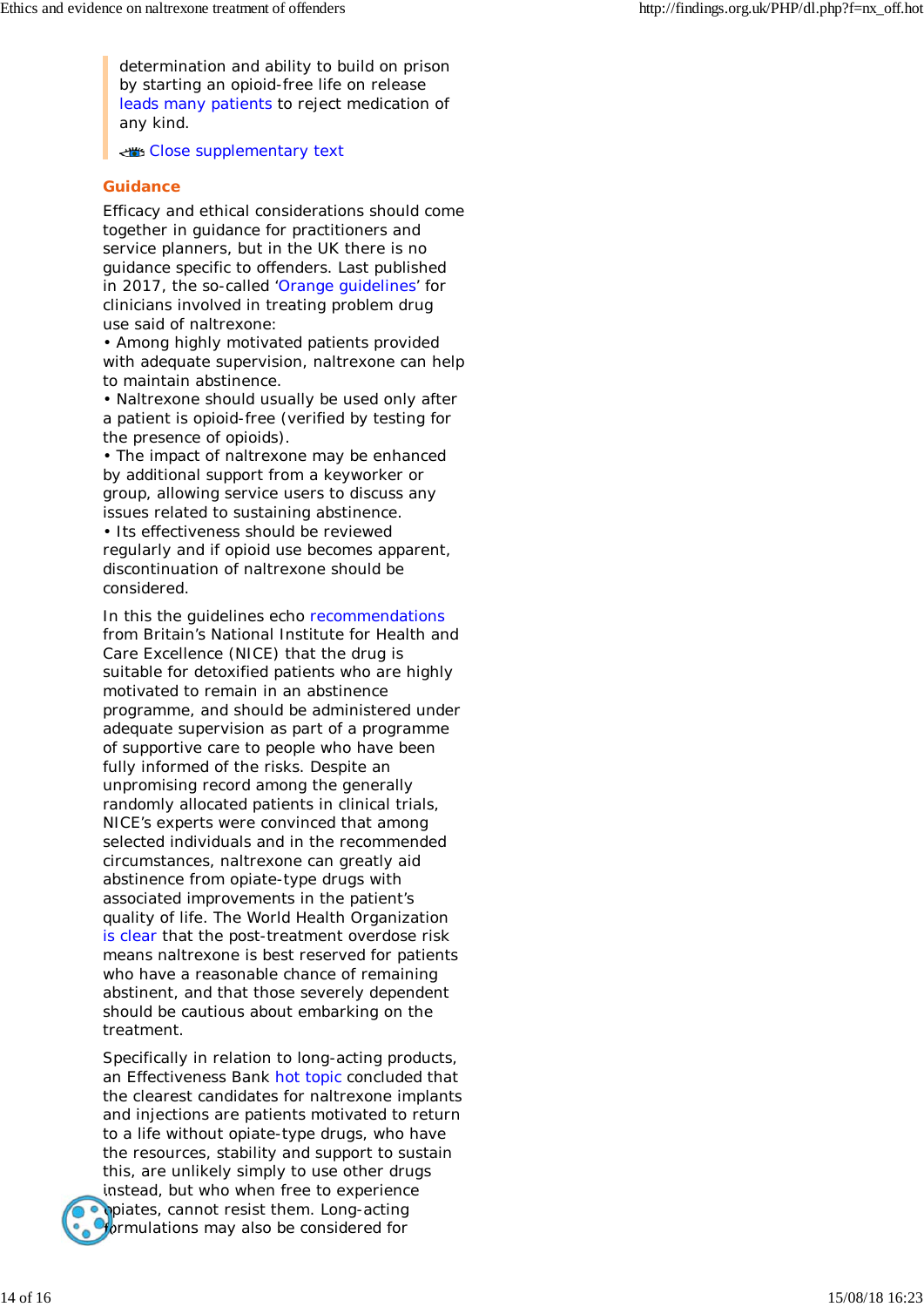unstable patients at very high risk of overdose, but who will not accept or do poorly in substitute prescribing programmes. Other candidates might include those unwilling or unable to accept daily supervised consumption if this is a requirement of being prescribed substitute medications.

### **Unresolved questions**

This introduction to the ethics and effectiveness of naltrexone treatment for offenders has raised but not resolved questions for you to ponder, including: Is it OK to force this treatment on the unwilling in their own interests and that of their families and the broader society, because once freed of their addiction, this will extend the patient's autonomy rather than restrict it? Or only OK if the offender can choose naltrexone as part of a less onerous sentence than they would otherwise have been given? Do we have enough evidence that naltrexone-based treatment works to feel comfortable about pressurising *anyone* to accept it? Should we also offer better established alternatives like methadone maintenance, even if this means naltrexone will rarely be chosen, and even if methadone-maintained patients commonly break the law by taking heroin once in a

back someone *about to* walk off the  $edge of a$  $cliff$ -even if that is what they choose to do

while? Are we missing a Like holding trick by not more widely forcing or pressuring opioid-dependent offenders to take naltrexone under supervision or to be fitted with long-acting implanted or injected naltrexone products? These products, after all, force an interruption in regular opioid use which may not be achievable by any other feasible means, and which

could be used to embed opioid-free ways of coping. Or is this an ethically and perhaps also physically dangerous subversion of treatment to criminal justice ends when medicine is supposed to prioritise the patient's welfare? But perhaps this is – despite their contrary wishes – the best way to safeguard some patients' welfare, rather than leaving them (and those around them) to descend deeper into a destructive addiction – like forcibly holding back someone about to walk off the edge of a cliff, *even if that is what they choose to do*?

*Thanks for their comments on this entry to Colin Brewer, a psychiatrist based in England. Commentators bear no responsibility for the text including the interpretations and any remaining errors.*



ast revised 15 August 2018. First uploaded 15 August